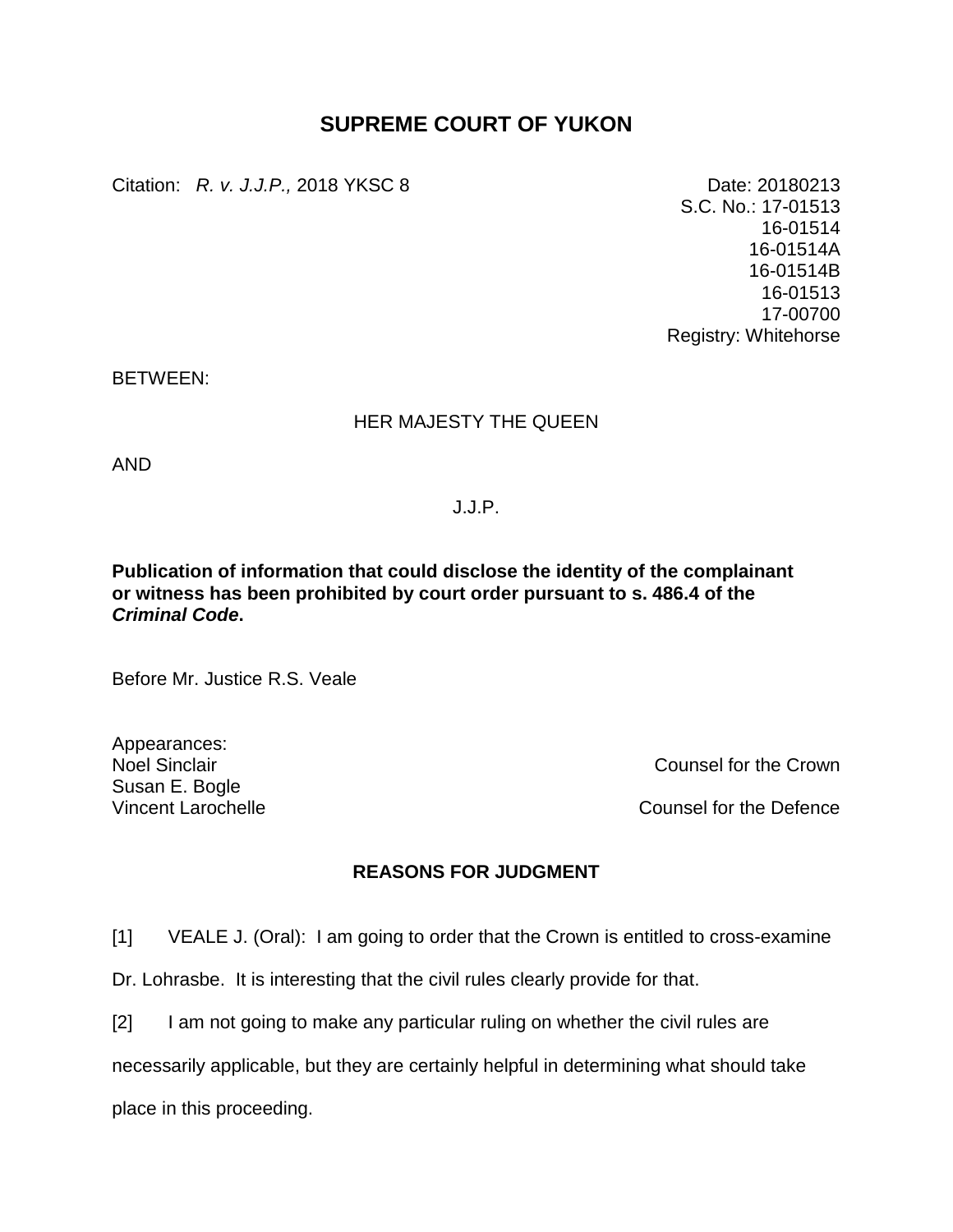[3] Instead, I am going to rely on the decision of Bellefontaine J. in *R. v. Stratton*,

[2010] O.J. No. 6323, from the Ontario Court of Justice, who gave an excellent oral

decision on the precise matter before us.

[4] His first paragraph indicates why it is applicable to this proceeding. He says:

1 The crown has asked for direction from the court, requesting that they be permitted to cross-examine the psychiatrist who prepared the court-appointed assessment on this dangerous offender application, and whom they propose to call as a witness. For the reasons that follow, I am prepared to allow them to cross-examine Dr. Bradford.

[5] Then I quote from para. 10:

10 I am allowing the crown to cross-examine for the following reasons. The rationale is underlying the rule confining counsel to direct examination are substantially weakened when the witness is a psychiatrist appointed by the court. The witness can no longer be presumed to be favourable in interest to the questioner. The questioner has no inside advantage with the witness, as both parties will have equal access to the report filed, and the witness appointed for preparation purposes. Finally, a professional witness appointed by the court cannot reasonably be seen to be likely to agree with the questioner just because he has been called to the witness stand by the questioner.

[6] He continues in paras. 18 through 22 to say the following:

18 In my opinion, to give effect to my broader obligation to protect community interest in a dangerous offender proceeding, I am more likely to receive the broadest range of information on these points and the most accurate information on these points if Mr. Saliwonchyk is permitted to cross-examine Dr. Bradford rather than being confined to direct examination.

19 The complexity of the evidence and the need to deconstruct it into a form that can be legally weighed and evaluated makes cross-examination a more effective tool to present the evidence. Accordingly, I view allowing cross-examination by the crown of the court-appointed expert to be consistent with the purpose of approach to the dangerous offender regime.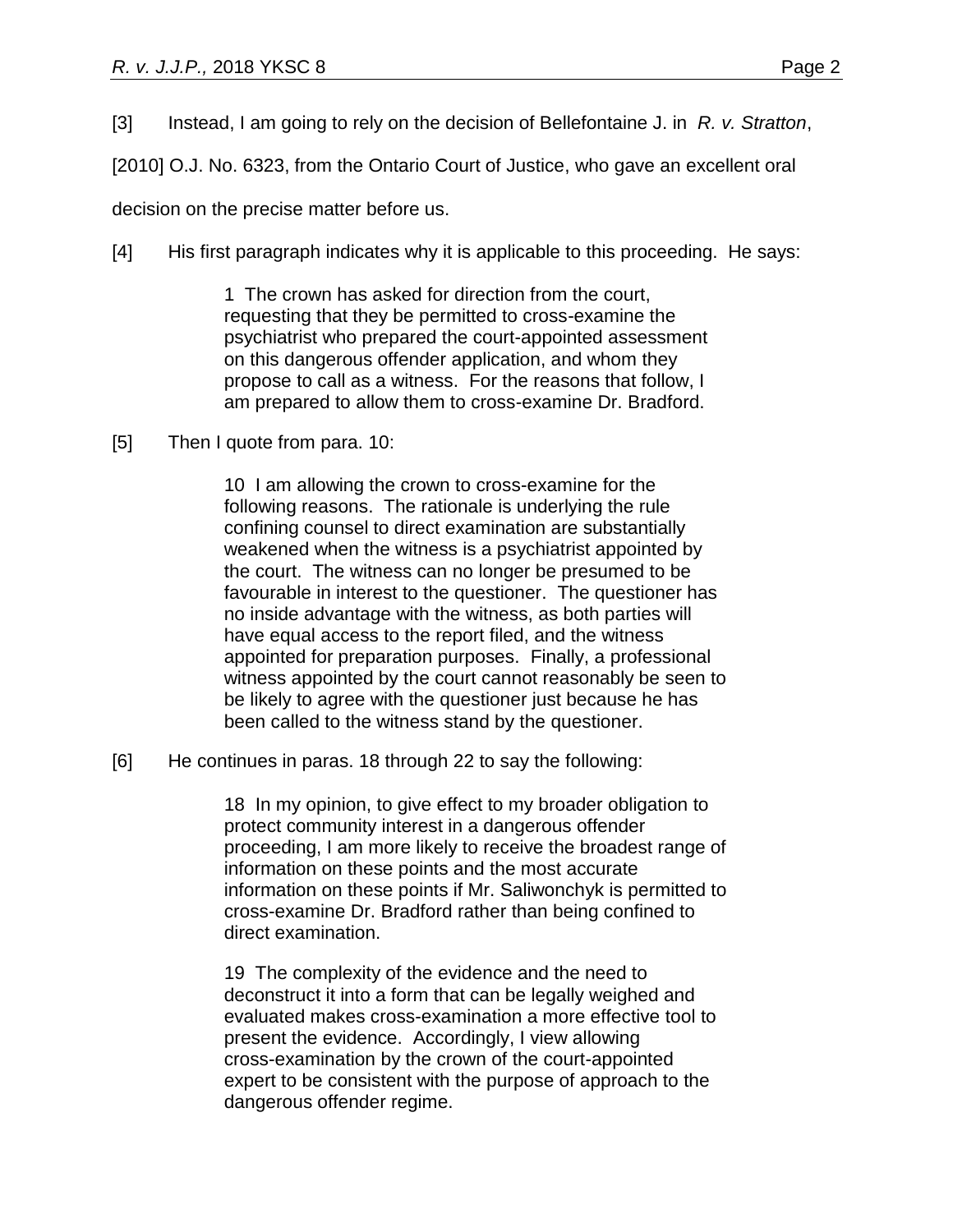20 This approach is also, in my view, consonant with other statutory sentencing provisions, which including s. 724(3)(c) which provides that in sentencing proceedings, that either party may cross-examine any witness called by the other party. While I appreciate that I, as the court, am not a party to the proceedings, having made the appointment, and selected an assessor who now needs to be called as a witness, I consider the spirit of this section to support the crown being able to cross-examine a witness who is being called at someone else's behest.

21 In my view, allowing the crown to cross-examine is also appropriate given the unusual evidentiary rules of the dangerous offender proceeding. The assessment has been ordered by the court, it has been sent to the court, received by it, and should be filed as evidence available to the crown and defence pursuant to s. 752.1(2).

22 Neither the crown nor the defence need to call Dr. Bradford for the purpose of introducing his report or his evidence. This is a radical departure from the traditional adversarial evidentiary process, where the expert would be called in direct examination by a party to provide his evidence, and adopt his report before it is filed. That need not be done here by virtue of the report being automatically admissible by statute.

[7] And finally, he concludes in para. 26:

... Considering all of the foregoing, I will direct the crown to call Dr. Bradford, and allow him to cross-examine Dr. Bradford, and have the defence cross-examination to follow with right of reply to the crown.

[8] I think that is the fairest way. I thank Judge Bellefontaine for such an excellent

decision.

- [9] MR. LAROCHELLE: Thank you, Your Honour.
- [10] And just for the record, are you directing the Crown to call the expert or simply

allowing him to cross-examine him with cause?